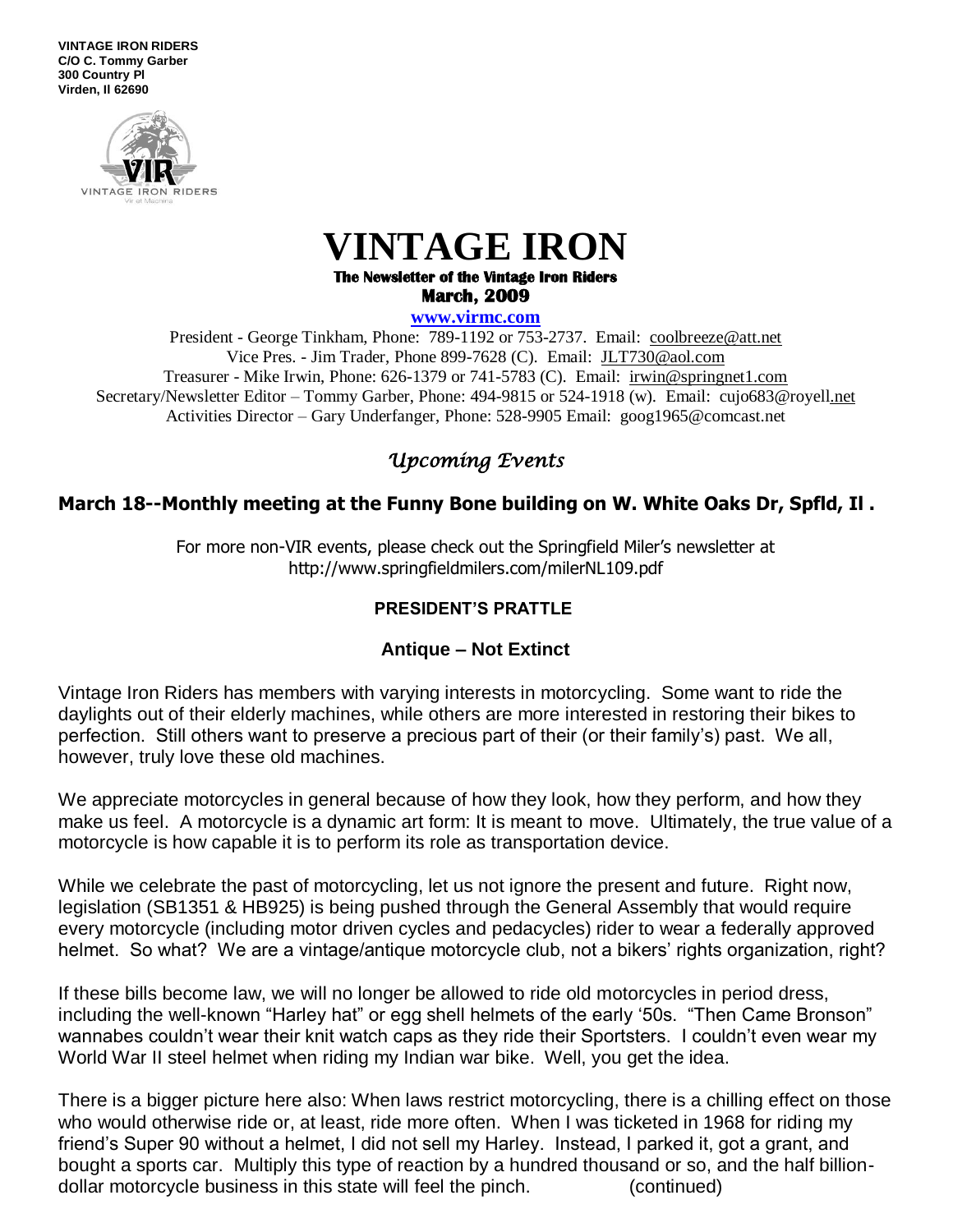People like us love motorcycling and do not want to see this vibrant industry diminished by restrictive laws. We don't mind seeing motorcycles turn into antiques, but we would hate to see them become extinct. We realize that, for the past of motorcycling to be relevant, there must be a present and future.

Don't worry Emerson: I do not suggest that Vintage Iron Riders adopt a political agenda. What I suggest is that every member join and participate in a motorcyclists' rights organization. AMA does a good job on the national scene, but A.B.A.T.E. is our best bet for Illinois legislation. When it comes to political influence, size really does matter. A 15 thousand-member organization speaks a lot louder than an organization with 10 thousand members. We need your voice – and we need it now.

George Tinkham Springfield, Illinois

### **"Vintage Wisdom"**

*"A democracy ceases to exist when the government takes from those who will work and provides for those who will not." Thomas Jefferson*

 *Activities*

**So I've only got a few things. But remember if anyone hears of something going on that would interest the rest of our members, let me know and I will include it in my Activates article. My phone numbers are Home 217-528-9905 and Cell 217-341-5550. Up Coming Events: Walneck's Motorcycle Show & Swap 2009 Schedule. March 29- Springfield, Oh. April 19- Woodstock, Il. April 26- Marshall, Mi. This is just a few of Walneck's for now I'll post more next month. Contact Number 630- 985-2097 or [www.walneckswap.com](http://www.walneckswap.com/) April 5- L.L.A.B.A.T.E. Easter Basket Run to Hope School Springfield Il. April 26- Lincoln Circuit Ride starting in Springfield Il. May 3rd A.B.A.T.E Freedom Rally Staging at IDOT lot on Dirksen Parkway Springfield, Il. 10:30A.M.**

**May 24 Springfield Mile Springfield Il.**

**June5-7 AMA Pro Racing Super bikes at Road America.**

**June 20- Vintage M/C Show at Marshal Il.**

**June 13-14 AHARMA at Road America** 

**October 10-11 AHARMA Races at The Barber Vintage**

**Festival in Alabama. Also home of the Barber Motorcycle Museum. (We need to talk about this on at our meeting this month)**

**I think this is enough for now, I'll see ya at the meeting.**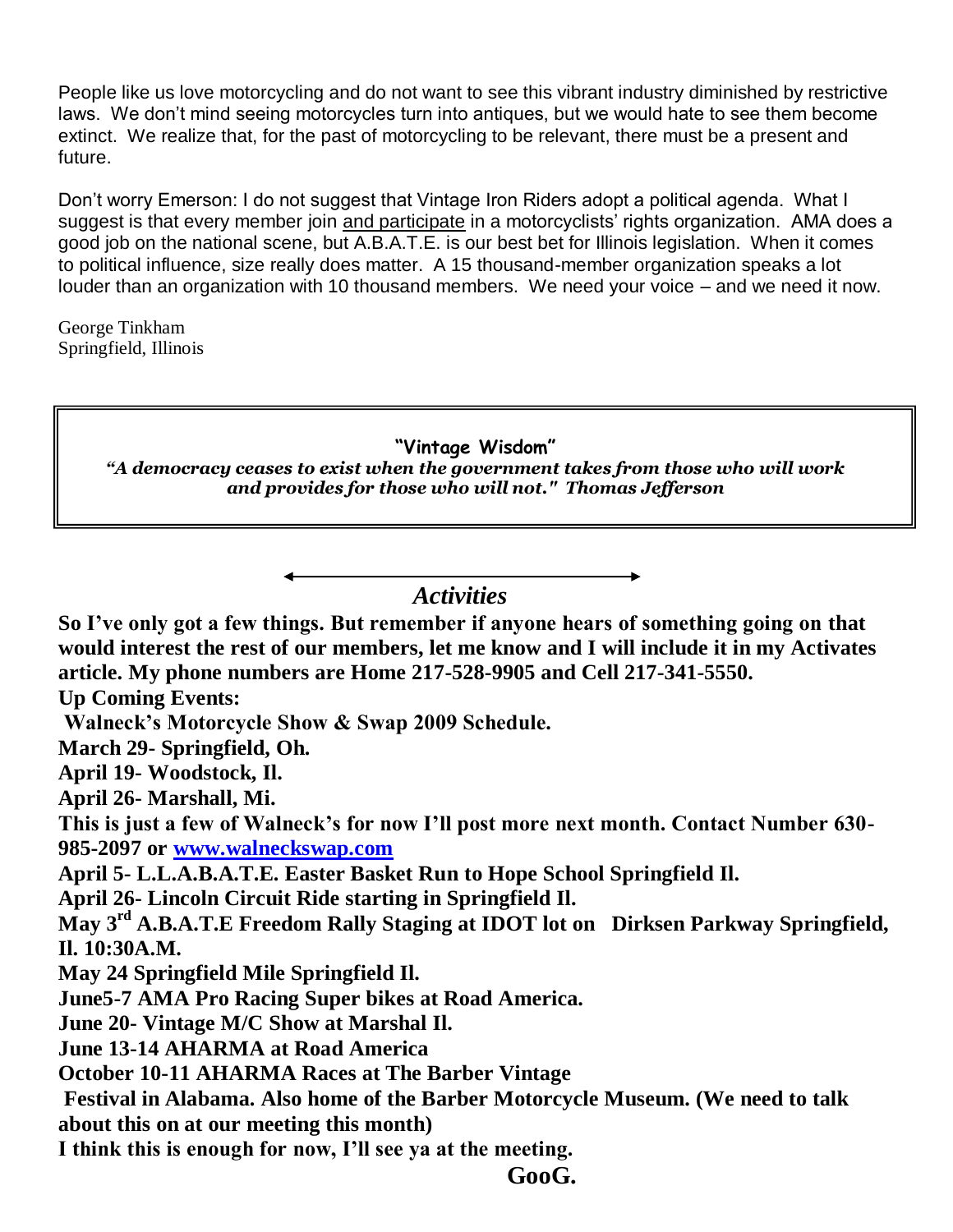#### **FROM THE EDITOR-MOTORCYCLE HISTORY**

#### **First commercial products**

In 1903 William S. Harley, at age 21, completes a blueprint drawing of an engine designed to fit into a bicycle.

In 1903, William S. Harley and Arthur Davidson make available to the public, the first production Harley-Davidson® motorcycle. The bike was built to be a racer, with a 3-1/8 inch bore and 3-1/2 inch stroke. The factory in which they worked was a 10 x 15-foot wooden shed with the words "Harley-Davidson Motor Company" crudely scrawled on the door. Within a short time, Arthur's brother Walter later joins their efforts.



 *By 1908,* Walter Davidson scores a perfect 1,000 points at the 7th Annual Federation of American Motorcyclists Endurance and Reliability Contest. Three days after the contest, Walter sets the FAM economy record at 188.234 miles per gallon. Word of Harley-Davidson's extremely tough motorcycle spreads rapidly.



 *Harley Davidson company employed 18 individuals by 1908.* 

*Final thoughts: Hope you get a black eye fighting for something you believe in.*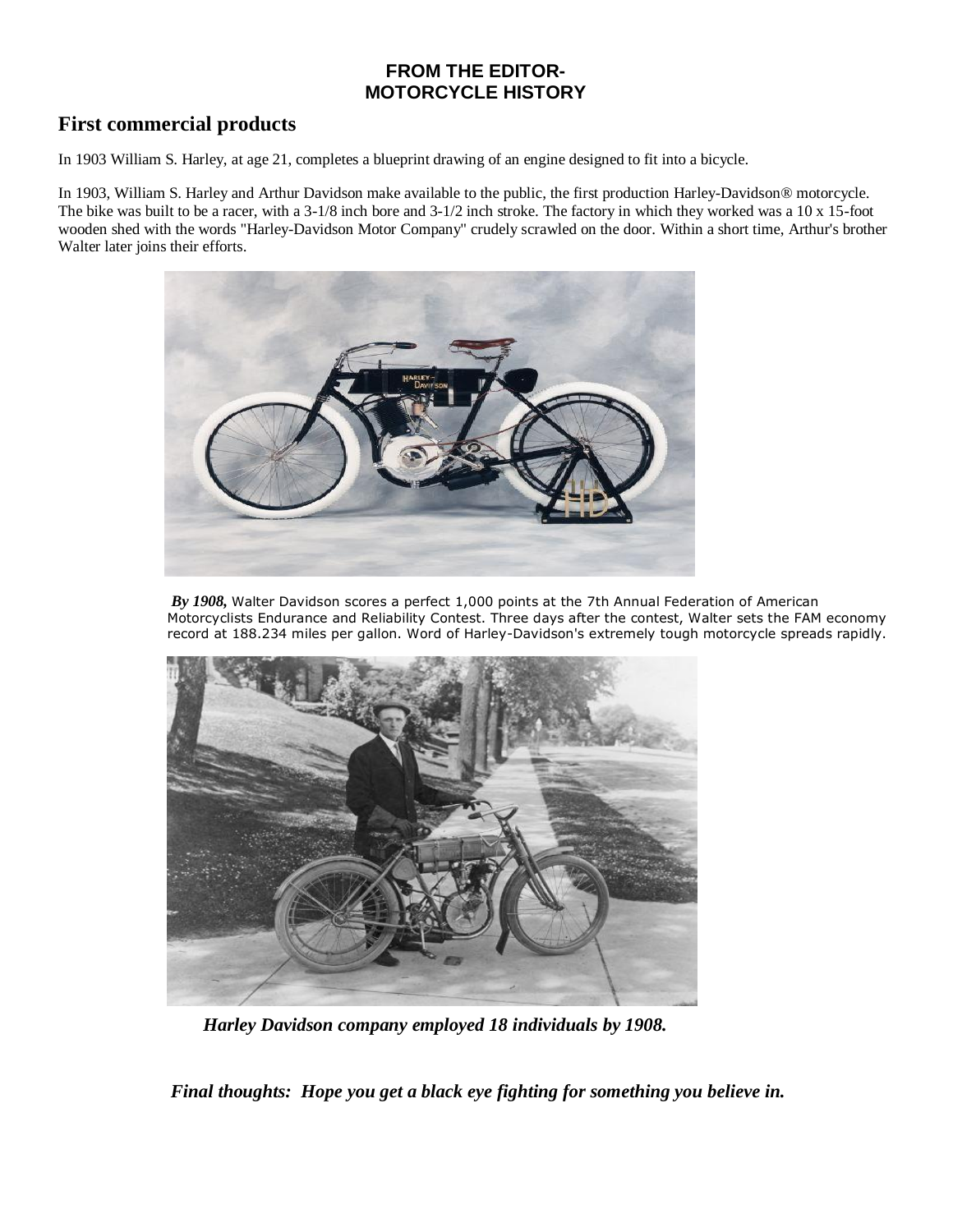#### **MINUTES OF MEETING Vintage Iron Riders Monthly meeting Feb 18, 2009**

Meeting called to order at 7:15 PM by president Tinkham.

Gary provided additional specific detail related to the upcoming ABATE swap meet, and reminded club members that the "Walnecks" festival would be held on April 19<sup>th</sup>, 2009.

George discussed the potential of the exhibition of several of VIR's classic bike on Mario Ingoglia's Comcast television broadcast scheduled for March 3, 2009. George stated that he believed club participation would enlighten viewers to the variety of motorcycles owned by VIR. George reiterated that at most, five bikes could be exhibited.

George suggested club exploration of an event at Elkhart Lake's, Road America track. The event is sponsored by the AMA and will be held from July  $24<sup>th</sup>$  through the July  $26<sup>th</sup>$ , 2009.

George introduced new club members Barry Denardo and Mario Ingoglia. Both appear to be quite afflicted with the dysfunctional addiction to our beloved machines and lifestyle.

Activities Director – Gary Underfanger, discussed member participation in the creation and over sight of events located within their towns. The thought is that many of our personal settings/towns and villages, have warm weather events within their centralized squares, which are might be perfect for the Vintage Iron Riders display of our beautiful machines.

Treasurer Mike Irwin, indicated VIR coffers contained \$4000.00 greenbacks. Mike stated that as of Feb  $18<sup>th</sup>$ , 2009, members had paid their annual dues.

Club member Lisa Casson stated that she and her husband had worked on and hoped to display her fathers beloved 1973 BMW in the upcoming season. We certainly look forward to the appearance/display of our fallen brother's bike. I'm sure he would be proud to have Lisa on the bike at our events.

Motion made and seconded to adjourn. Meeting adjourned at 7:38 P.M.

Tommy Garber, Secretary

#### **DUES ARE DUE FOR 2009. PLEASE PAY AS SOON AS POSSIBLE SO WE CAN UPDATE THE ROSTER!**

**\_\_\_\_\_\_\_\_\_\_\_\_\_\_\_\_\_\_\_\_\_\_\_\_\_\_\_\_\_\_\_\_\_\_\_\_\_\_\_\_\_\_\_\_\_\_\_\_\_\_\_\_**